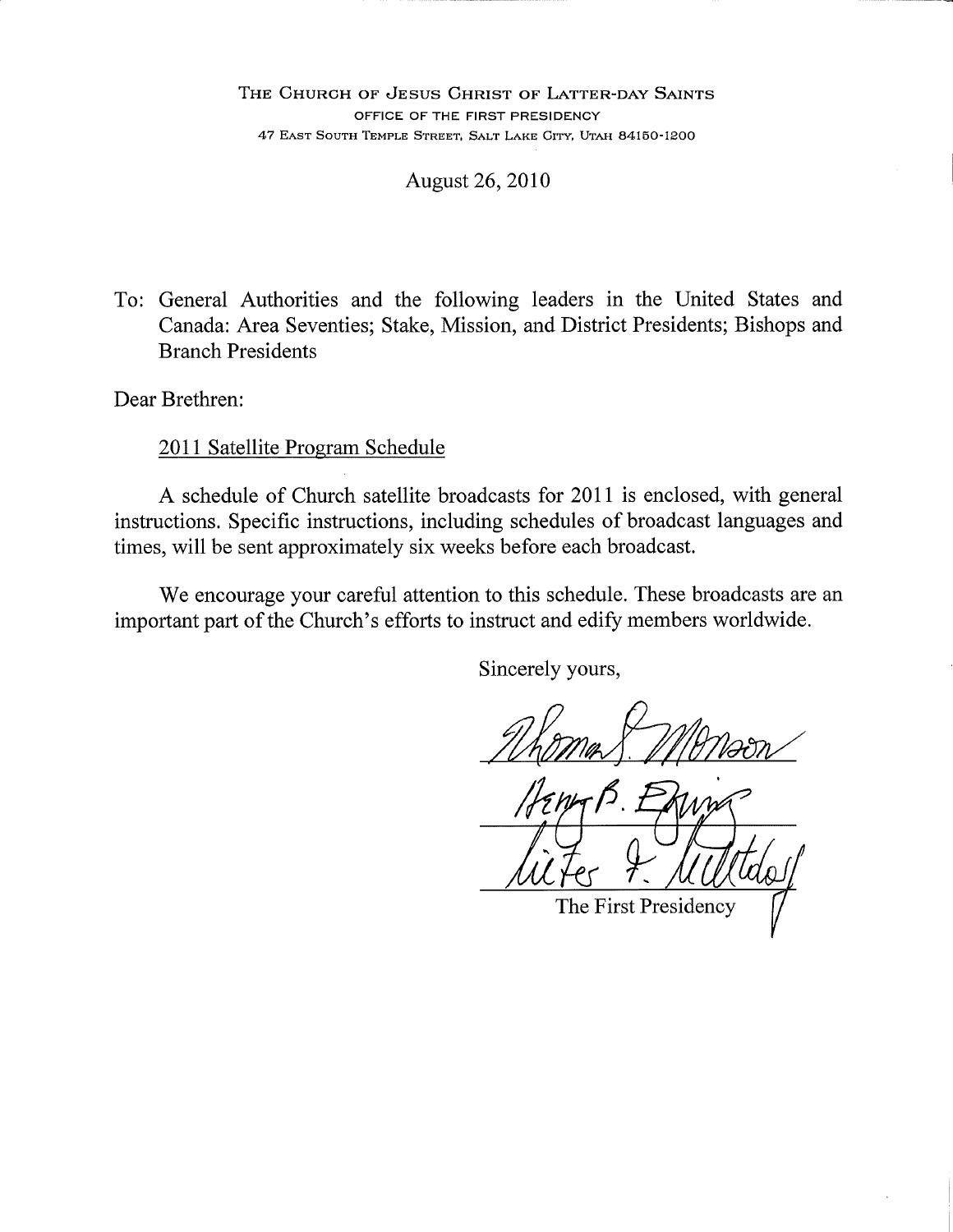This letter, with attachment, is being translated and will be distributed to units identified as French and Spanish in the United States and Canada. Distribution in these languages will be complete within two weeks. If leaders need this notice in languages not listed above, they may contact the member of the Presidency of the Seventy who supervises the area. Area leaders can forward requests to Church headquarters (1-801-240-2933). 11260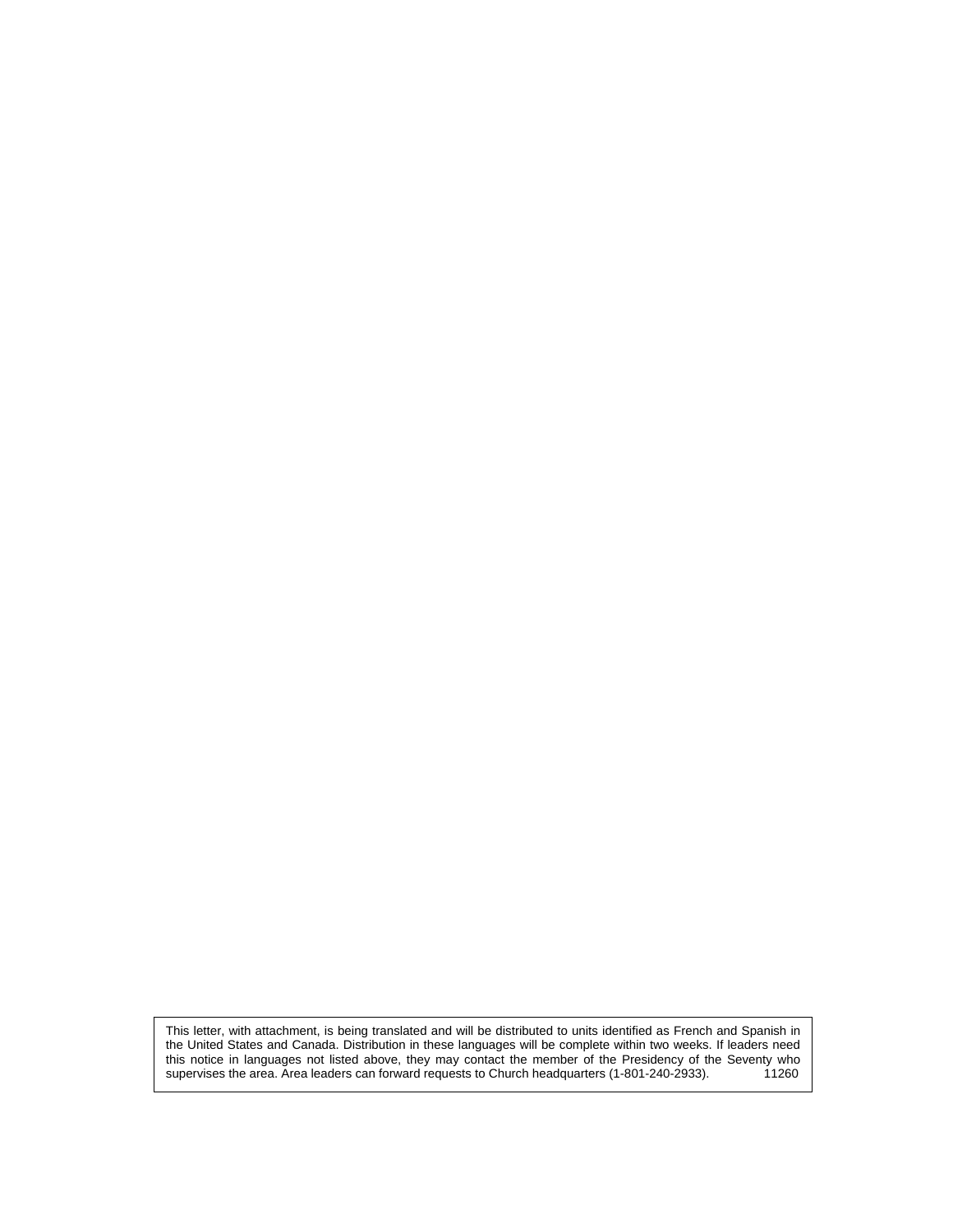## **2011 Satellite Program Schedule United States and Canada**

**Stakes and wards should not schedule events that conflict with conferences, devotionals, and worldwide leadership training broadcasts.** Stake presidencies and bishoprics are encouraged to attend the devotionals and worldwide leadership training broadcasts listed in the first column.

Unless otherwise specified, all programs on this schedule may be viewed when broadcast or may be recorded for later viewing.

| <b>MONTH</b> | CONFERENCES, DEVOTIONALS, AND<br><b>WORLDWIDE LEADERSHIP TRAINING</b> | <b>FIRESIDES AND OTHER MEETINGS</b>                                                                                                       |
|--------------|-----------------------------------------------------------------------|-------------------------------------------------------------------------------------------------------------------------------------------|
| January      |                                                                       | January 9, 16 (Sunday)<br>CES Fireside for Young Adults                                                                                   |
|              |                                                                       | January 28 (Friday)<br>An Evening with a General Authority<br>(Church Educational System personnel only)                                  |
| February     | February 12 (Saturday)<br>Worldwide Leadership Training Meeting       |                                                                                                                                           |
| March        | March 26 (Saturday)<br>General Young Women Meeting                    | March 6, 13 (Sunday)<br>CES Fireside for Young Adults                                                                                     |
| April        | April 2-3 (Saturday-Sunday)<br><b>General Conference</b>              |                                                                                                                                           |
| May          |                                                                       | May 1, 8 (Sunday)<br>CES Fireside for Young Adults                                                                                        |
| June         |                                                                       |                                                                                                                                           |
| July         |                                                                       | July 23, 24 (Saturday, Sunday)<br>Pioneer Day Commemoration Concert                                                                       |
| August       |                                                                       | August 2 (Tuesday)<br>Seminaries and Institutes of Religion Satellite Broadcast<br>(Seminaries and Institutes of Religion personnel only) |
| September    | September 24 (Saturday)<br><b>General Relief Society Meeting</b>      | September 11, 18 (Sunday)<br>CES Fireside for Young Adults                                                                                |
| October      | October 1-2 (Saturday-Sunday)<br>General Conference                   |                                                                                                                                           |
| November     |                                                                       | November 6, 13 (Sunday)<br>CES Fireside for Young Adults                                                                                  |
| December     | December 4 (Sunday)<br>First Presidency Christmas Devotional          |                                                                                                                                           |

#### **Notes**

- 1. Most broadcasts may be recorded for future use. Any restrictions will be included in the instructions for each program.
- 2. Priesthood leaders will be notified of changes, including additions to the schedule.
- 3. Priesthood leaders will be notified of limited-audience broadcasts that require the use of local facilities.
- 4. Please direct any questions to:

Broadcast and Event Services 50 E. North Temple St. Salt Lake City, UT 84150-0022 1-800-453-3860, extension 2-3228 (toll free) 801-240-3228 (Salt Lake City area)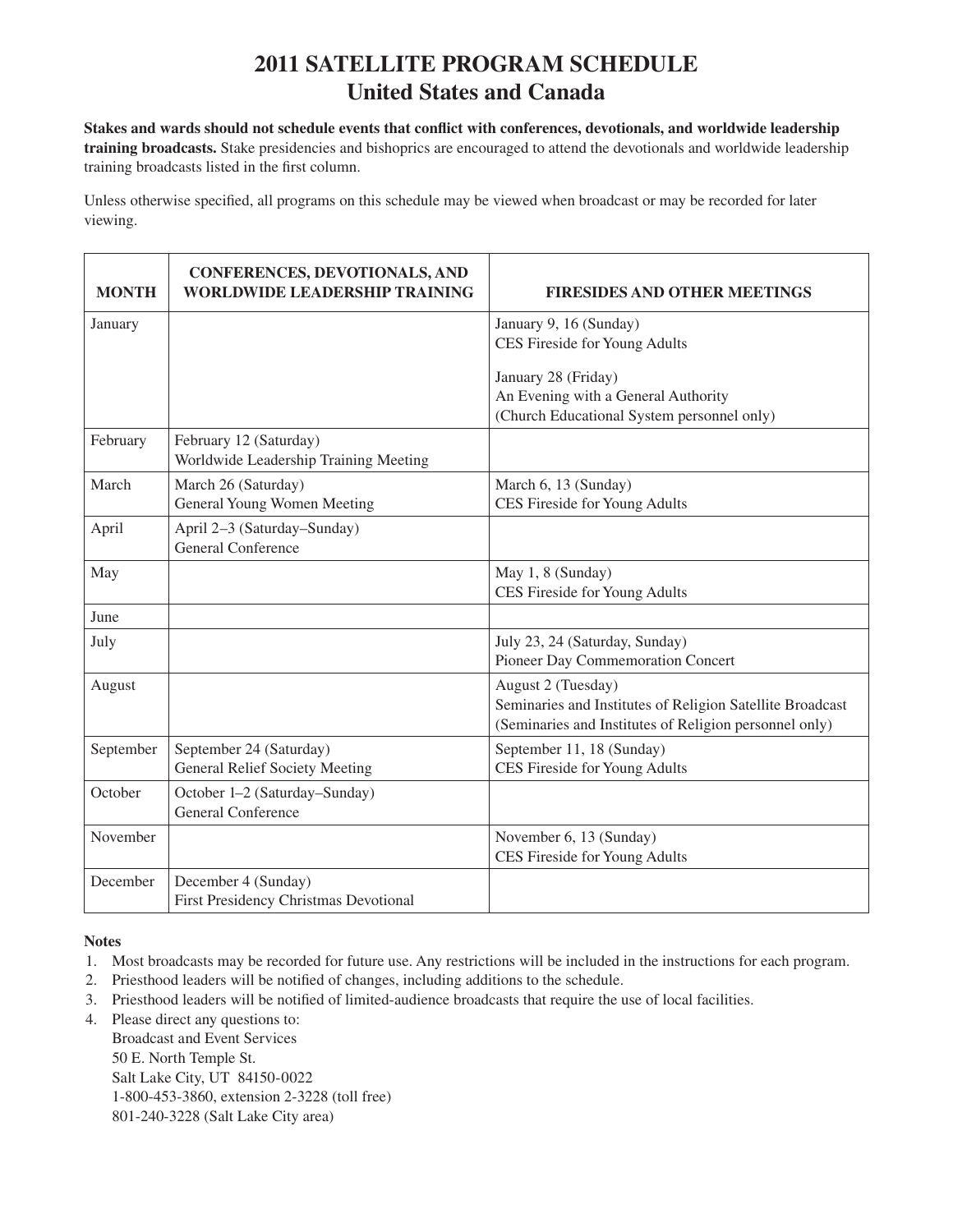$\mathcal{L}(\mathcal{L})$  and  $\mathcal{L}(\mathcal{L})$  $\sim 10^{-1}$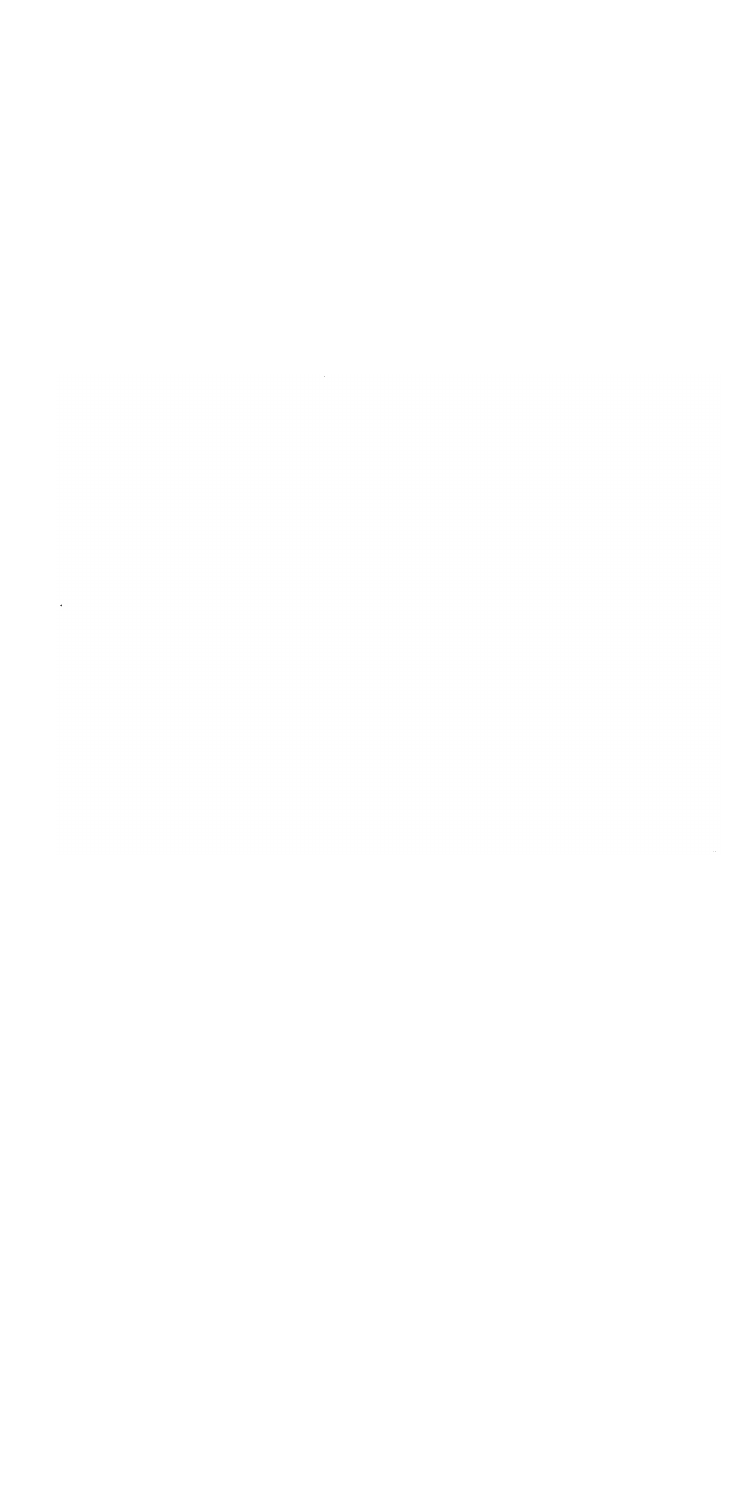# **General Satellite Program Instructions for the Stake Technology Specialist**

## **United States and Canada**

#### **Please write the following information in the space provided, and have it ready when you call the help desk for technical assistance:**

Building property number (available from the facilities manager):

| Satellite receiver numbers (read them from the front panel of each satellite receiver) |  |  |  |
|----------------------------------------------------------------------------------------|--|--|--|
|----------------------------------------------------------------------------------------|--|--|--|

| Receiver number | Language(s) |
|-----------------|-------------|
|                 |             |
| Receiver number | Language(s) |
|                 |             |

#### **Before Each Satellite Program**

The Church satellite system is available for testing continuously. Please check the satellite equipment installed at your meetinghouse at least one week before each scheduled broadcast to allow time for any repairs that might be necessary.

An audio and video system test is conducted for approximately one hour before each broadcast. The audio portion of the test consists of music interrupted periodically with verbal identification of the Church satellite network and the specific language channel.

Check the following:

- 1. Turn on the monitor. Verify that you are receiving a prefeed program. Set the chapel sound system to a comfortable listening level, and check for needed adjustments to the video projector.
- 2. Set up television sets at building locations as needed. Verify that video and audio are working. Closed-captioning for the hearing impaired is usually viewed on a television set.
- 3. Verify that the correct languages are being received.
- 4. Adjust lighting in viewing areas to allow for good picture quality and note taking.

#### **Technical Information**

If you have questions regarding the satellite equipment installed at your meetinghouse or if you experience technical difficulties during the audio and video system test or the broadcast, please call the help desk for assistance:

- 1-800-453-3860, extension 2-3454 (toll free)
- 801-240-3454 (Salt Lake City area)

Personnel will be at the help desk for one hour before and during a scheduled broadcast. Support is also available during normal business hours in Salt Lake City.

When calling for technical assistance, place the call from a telephone located at the satellite receiver, and have a television monitor connected to the satellite receiver.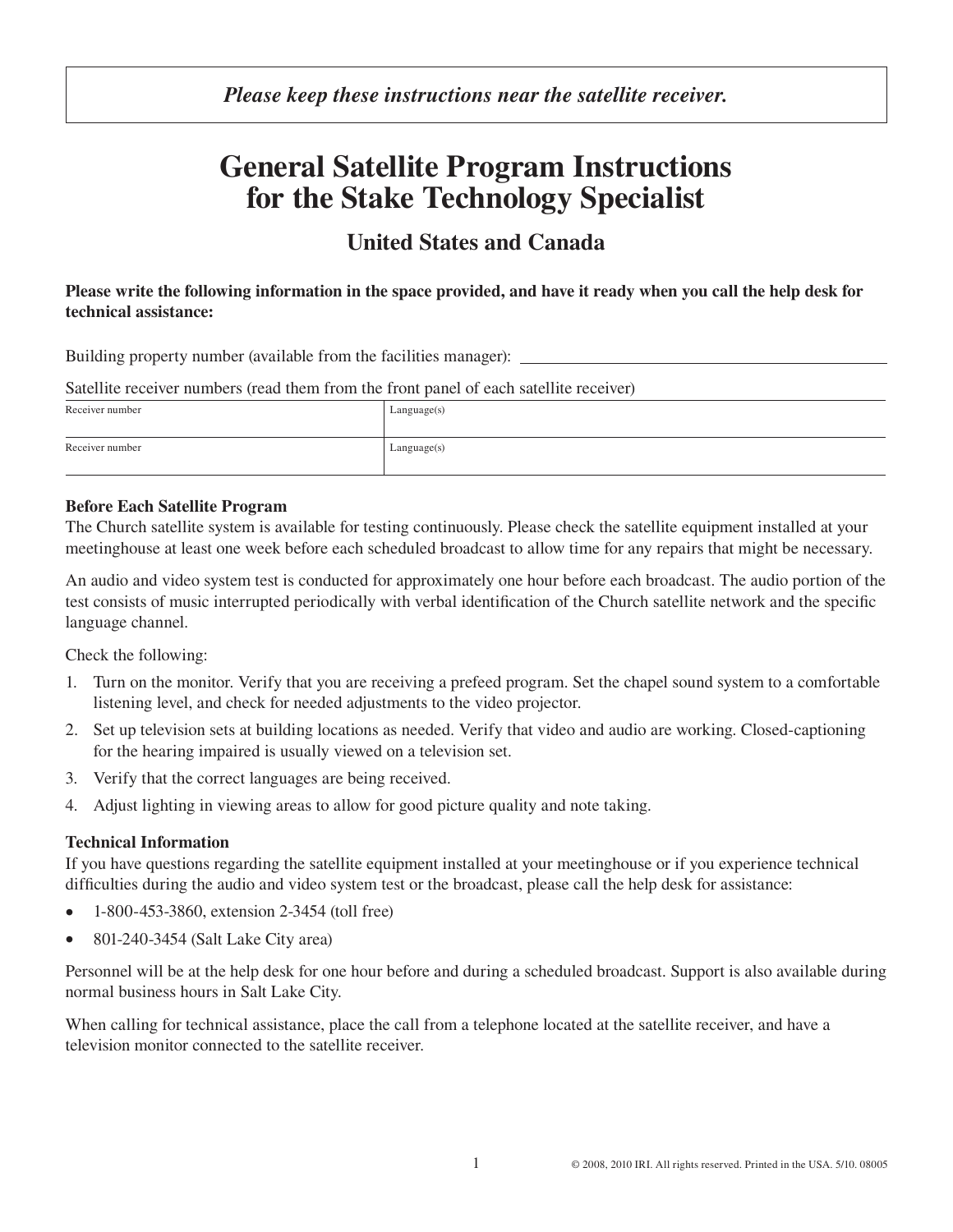$\mathcal{L}(\mathcal{L})$  and  $\mathcal{L}(\mathcal{L})$  $\sim 10^{-1}$